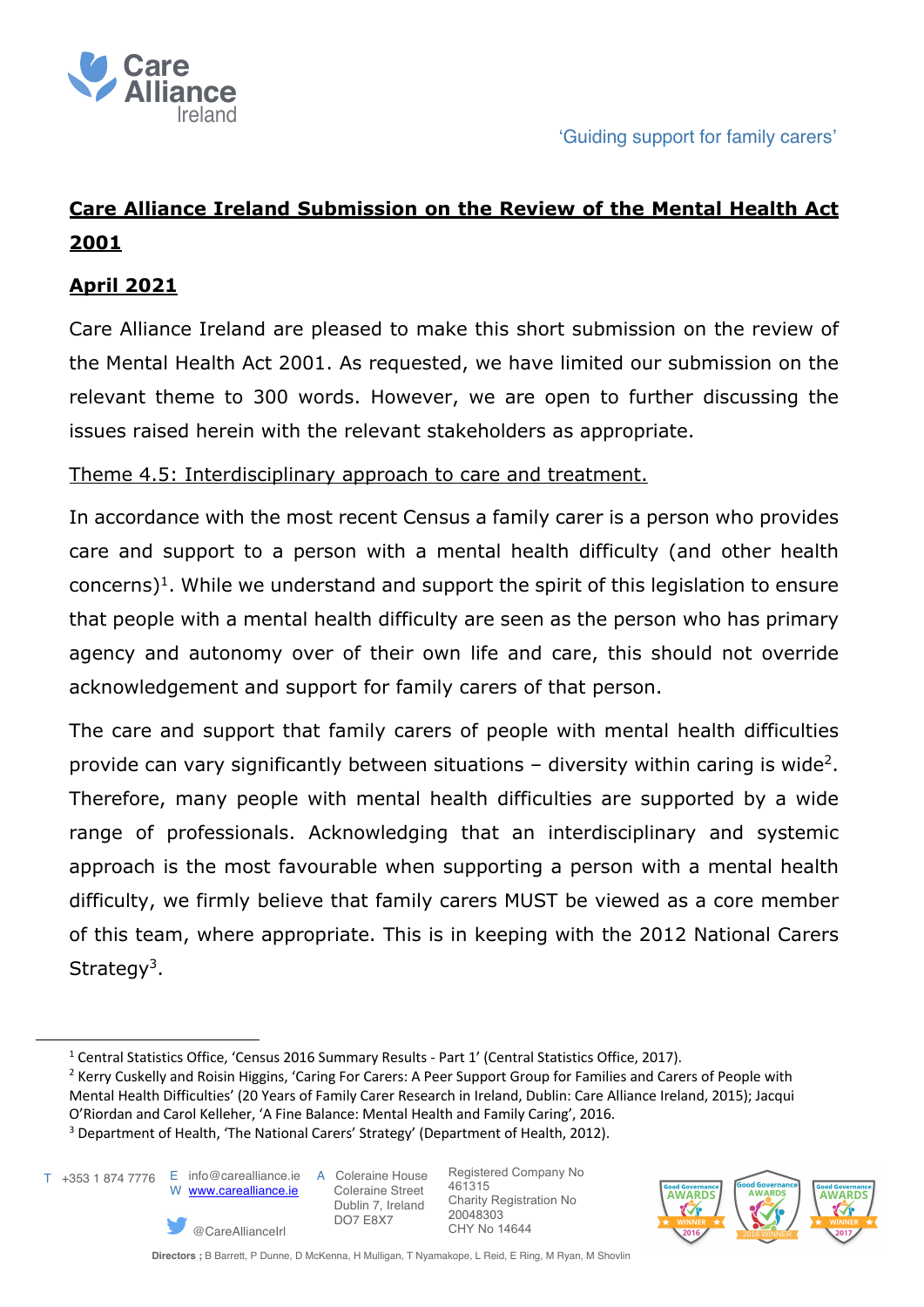

#### 'Guiding support for family carers'

We have received feedback from some of our membership (not for profit organisations), and family carers, that they often do not feel included as a key member of the support team for the person they care for<sup>4</sup>. This is in direct opposition to the overarching aim of the National Carers Strategy to ensure that family carers are seen as 'key care partners'5.

Therefore, Care Alliance Ireland recommend that within this theme of the proposed legislation, there is specific acknowledgment of family carers as a key member of the interdisciplinary support team. This may be best delivered through a social worker with a dual responsibility to connect with the family along with the person with a mental health difficulty themselves.

-----------------

*This submission was prepared by Elizabeth Croker and Zoe Hughes, Care Alliance Ireland. Submitted by:*

*Zoe Hughes*

*Senior Policy & Research Officer*

*Care Alliance Ireland.*

*April 2021.*

## **About Care Alliance Ireland**

Care Alliance Ireland is the National Network of Voluntary Organisations supporting family carers. Our vision is that the role of family carers is fully recognised and valued by society in Ireland.

@CareAllianceIrl

T +353 1 874 7776 E info@carealliance.ie A Coleraine House W www.carealliance.ie

 Coleraine Street Dublin 7, Ireland DO7 E8X7

Registered Company No 461315 Charity Registration No 20048303 CHY No 14644



<sup>4</sup> O'Riordan and Kelleher, 'A Fine Balance: Mental Health and Family Caring', 2016.

<sup>5</sup> Department of Health, 'The National Carers' Strategy'.